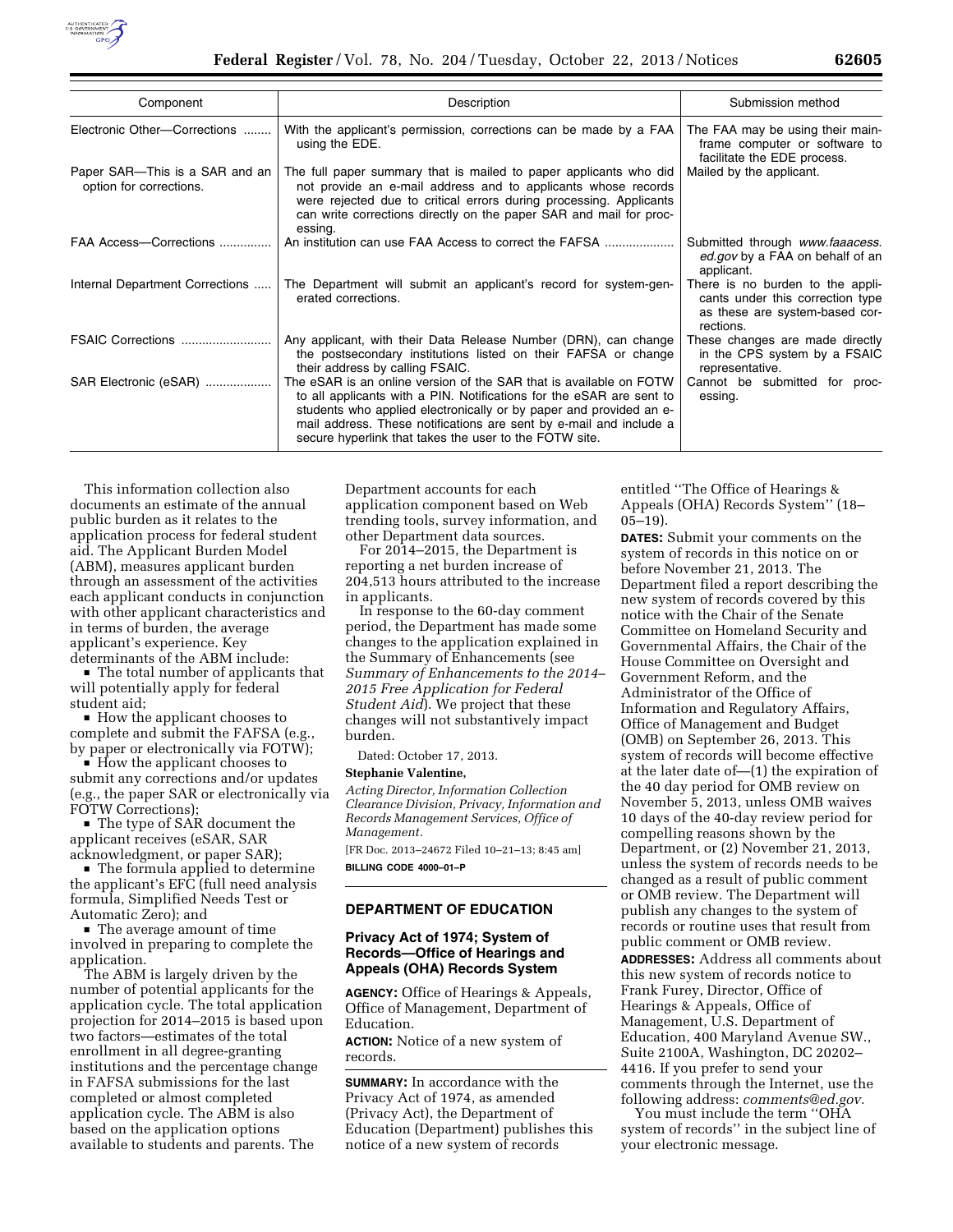During and after the comment period, you may inspect all comments about this notice at the U.S. Department of Education in room 2100A, 400 Maryland Avenue SW., Washington, DC, between the hours of 8:00 a.m. and 4:30 p.m., Eastern Time, Monday through Friday of each week except Federal holidays.

# **Assistance to Individuals With Disabilities in Reviewing the Rulemaking Record**

On request we will supply an appropriate accommodation or auxiliary aid to an individual with a disability, such as a reader or print magnifier, who needs assistance to review the comments or other documents in the public rulemaking record for this notice. If you want to schedule an appointment for this type of accommodation or auxiliary aid, please contact the person listed under **FOR FURTHER INFORMATION CONTACT**.

# **FOR FURTHER INFORMATION CONTACT:**

Frank Furey, Director, Office of Hearings & Appeals, Office of Management, U.S. Department of Education, 400 Maryland Avenue SW., Suite 2100A, Washington, DC 20202– 4416.

If you use a telecommunications device for the deaf (TDD) or text telephone (TTY), you may call the Federal Relay Service (FRS), toll free, at 1–800–877–8339.

## **SUPPLEMENTARY INFORMATION:**

#### **Introduction**

The Privacy Act requires the Department to publish in the **Federal Register** this notice of a new system of records maintained by the Department (5 U.S.C. 552a(e)(4) and (11)). The Department's regulations implementing the Privacy Act are contained in the Code of Federal Regulations (CFR) in 34 CFR part 5b.

The Privacy Act applies to any record about an individual that is maintained in a system of records from which individually identifying information is retrieved by a unique identifier associated with each individual, such as a name or Social Security number. The information about each individual is called a ''record,'' and the system, whether manual or computer-based, is called a ''system of records.''

The Privacy Act requires each agency to publish a notice of a system of records in the **Federal Register** and to prepare and send a report to OMB whenever the agency publishes a new system of records or makes a significant change to an established system of records. Each agency is also required to

send copies of the report to the Chair of the Senate Committee on Homeland Security and Governmental Affairs and the Chair of the House Committee on Oversight and Government Reform. These reports are included to permit an evaluation of the probable effect of the proposal on the privacy rights of individuals.

''The Office of Hearings & Appeals (OHA) Records System'' reflects how the Office of Hearings and Appeals processes its records, including the development of a case tracking database and the use of electronic filing designed to streamline case management. This system of records also reflects the Office of Hearings and Appeals' jurisdiction over salary offset cases including waiver requests and hearing requests challenging the validity of salary overpayment debts involving current and former Department employees, and administrative wage garnishment cases under the cross servicing program of the Department and the U.S. Department of the Treasury.

This notice describes in detail the system of records, including among other items, its title, location, authority for maintenance of the system, routine uses of records maintained in the system, policies and practices for storing, retrieving, accessing, retaining, and disposing of records in the system (specifically the retention and disposal of system records), safeguards that protect the records in the system, and system manager's title and address.

*Accessible Format:* Individuals with disabilities can obtain this document in an accessible format (e.g., braille, large print, audiotape, or compact disc) on request to the contact person listed in the preceding paragraph.

*Electronic Access to this Document:*  The official version of this document is the document published in the **Federal Register**. Free Internet access to the official edition of the **Federal Register**  and the Code of Federal Regulations is available via the Federal Digital System at: *[www.gpo.gov/fdsys.](http://www.gpo.gov/fdsys)* At this site you can view this document, as well as all other documents of this Department published in the **Federal Register**, in text or Adobe Portable Document Format (PDF). To use PDF you must have Adobe Acrobat Reader, which is available free at the site.

You may also access documents of the Department published in the **Federal Register** by using the article search feature at: *[www.federalregister.gov.](http://www.federalregister.gov)*  Specifically, through the advanced search feature at this site, you can limit your search to documents published by the Department.

Dated: October 17, 2013.

## **Denise L. Carter,**

*Principal Deputy Assistant Secretary for Management. Delegated the Authority to Perform the Functions and Duties of the Assistant Secretary for Management.* 

For the reasons discussed in the preamble, the Principal Deputy Assistant Secretary for Management, U.S. Department of Education publishes a notice of a new system of records to read as follows:

# **SYSTEM NUMBER: 18–05–19**

## **SYSTEM NAME:**

The Office of Hearings & Appeals (OHA) Records System.

#### **SECURITY CLASSIFICATION:**

None.

## **SYSTEM LOCATION:**

OHA, Office of Management, U.S. Department of Education, 400 Maryland Avenue SW., Suite 2100A, 490 L'Enfant Plaza, Washington, DC 20202–4616.

#### **CATEGORIES OF INDIVIDUALS COVERED BY THE SYSTEM:**

This system of records contains records about current and former Department of Education (Department) employees against whom the Department has a claim for a salary overpayment debt who request a waiver or challenge the validity of a salary overpayment. It also contains records regarding recipients subject to administrative wage garnishments under the cross servicing program of the Department and the U.S. Department of the Treasury (Treasury). Administrative wage garnishment applies to collection of any financial obligation owed to the United States by an individual that arises under a program the Department administers with the exception of debts that arise from an individual's obligation to repay a loan or an overpayment of a grant received under a student financial assistance program authorized under title IV of the Higher Education Act of 1965, as amended.

#### **CATEGORIES OF RECORDS IN THE SYSTEM:**

This system of records notice covers salary overpayment case files that contain information that is pertinent to the particular claim (e.g., a request for a waiver of a salary overpayment filed by current or former Department employees or a salary pre-offset hearing request filed by a current or former Department employee), including but not limited to, documents that contain the employee's name, sex, date of birth, home address, telephone number, email address, as well as information that is pertinent to the particular claim being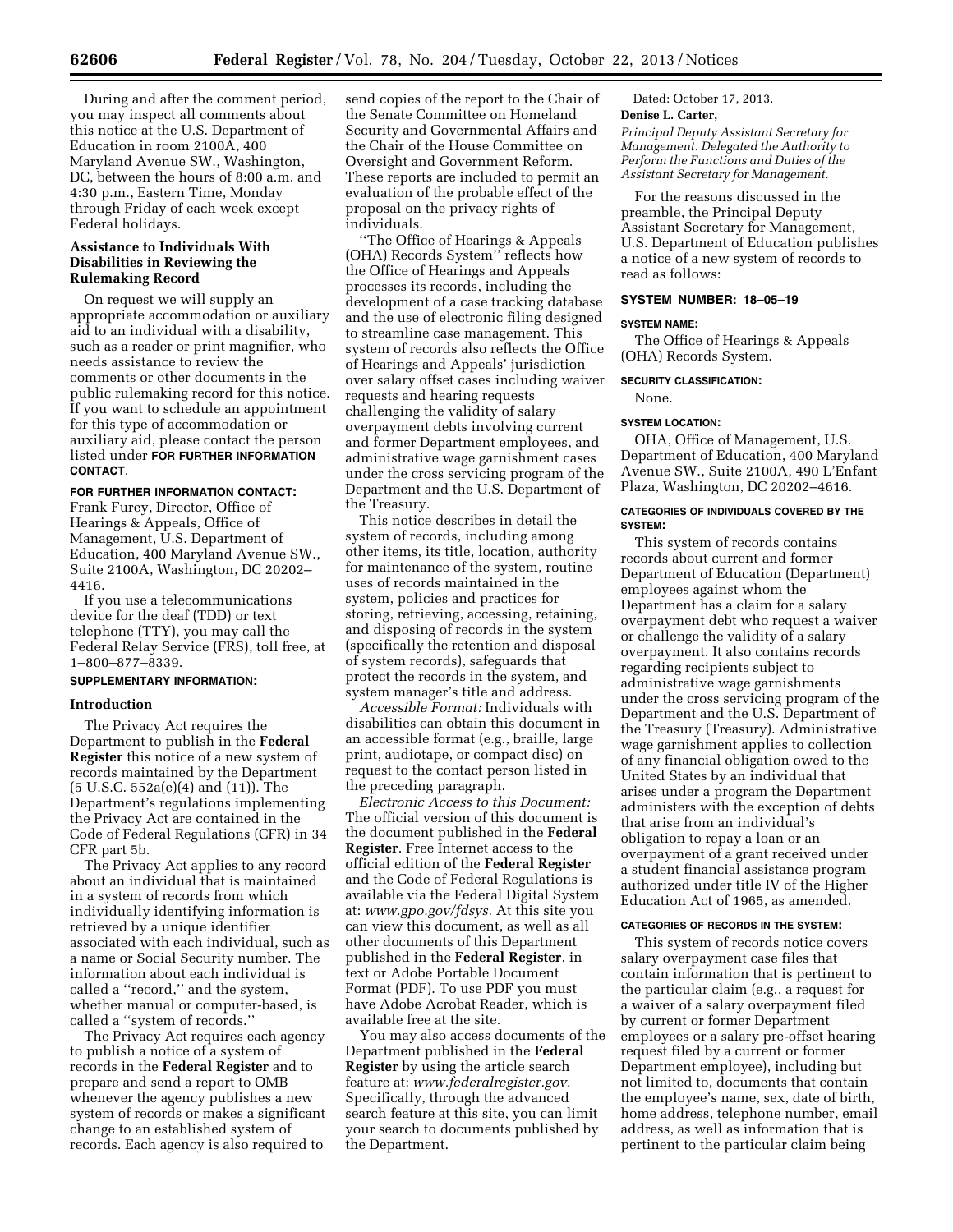asserted, including audits of payroll accounts during period(s) of overpayments, earning and leave statements, identity of debtors and information pertaining to how debts arose, and documents relating to financial hardship.

This system of records also covers wage garnishment case files that contain information that is pertinent to the particular claim (e.g., a wage garnishment proceeding) including but not limited to, documents that contain the individual's name, sex, date of birth, home address, telephone number, email address, as well as information that is pertinent to the particular claim being asserted, including documents relating to the existence, amount, or current enforceability of the debt, financial hardship, and payroll documentation.

This system of records does not include records covered by other Departmental or governmental system of records notices, such as the Department's systems of records notices entitled ''Education's Central Automated Processing System (EDCAPS)'' (18–03–02) and the ''Receivables Management System'' (18– 03–03) (which the Department soon expects to delete and include as part of the EDCAPS system of records notice).

#### **AUTHORITY FOR MAINTENANCE OF THE SYSTEM:**

5 U.S.C. 5584; 31 U.S.C. § 3711 et seq.;, 34 CFR part 32; 34 CFR part 34; Federal Claims Collection Standards (FCCS) 31 CFR chapter IX, parts 900– 904; and the U.S. Department of Education, Administrative Communications System, Handbook for Processing Salary Overpayments (Handbook ACS–OM–04) (Jan. 19, 2012).

#### **PURPOSE(S):**

The information in this system of records is used: To adjudicate requests for waivers of salary overpayments and claims regarding the validity of salary overpayments made to current and former employees and to adjudicate administrative wage garnishments under the cross servicing program of the Department and Treasury. The Department also uses the OHA Records System to provide docket management, including scheduling of hearings, oral arguments, and determining compliance with parties' filing deadlines and to produce docket reports that may be distributed internally in the Department. The authorities identified in this notice require hearing officers to preside over and issue decisions regarding the aforementioned cases.

#### **ROUTINE USES OF RECORDS MAINTAINED IN THE SYSTEM, INCLUDING CATEGORIES OF USERS AND THE PURPOSES OF SUCH USES:**

The Department may disclose information contained in a record in this system of records without the consent of the individual if the disclosure is compatible with the purposes for which the record was collected. The Department may make these disclosures on a case-by-case basis or, if the Department has complied with the computer matching requirements of the Computer Matching and Privacy Protection Act of 1988, as amended, under a computer matching agreement.

(1) *Program Purposes.* The Department may disclose records from this system of records to any agency or entity administering the Department's payroll system to inform them of decisions regarding salary overpayment cases.

(2) *Debt Servicing.* The Department may disclose records to Treasury or to the employers of individuals subject to administrative wage garnishments for the purpose of collecting debts owed to the Government by individuals subject to administrative wage garnishments.

(3) *Disclosure for Use by Other Law Enforcement Agencies.* The Department may disclose information to any Federal, State, local, or foreign agency or other public authority responsible for enforcing, investigating, or prosecuting violations of administrative, civil, or criminal law or regulation if that information is relevant to any enforcement, regulatory, investigative, or prosecutorial responsibility within the receiving entity's jurisdiction.

(4) *Enforcement Disclosure.* In the event that information in this system of records indicates, either on its face or in connection with other information, a violation or potential violation of any applicable statute, regulation, or order of a competent authority, the Department may disclose the relevant records to the appropriate agency, whether foreign, Federal, State, Tribal, or local, charged with the responsibility of investigating or prosecuting that violation or charged with enforcing or implementing the statute, executive order, rule, regulation, or order issued pursuant thereto.

(5) *Litigation and Alternative Dispute Resolution (ADR) Disclosures.* 

(a) *Introduction.* In the event that one of the parties listed in this paragraph is involved in judicial or administrative litigation or ADR, or has an interest in judicial or administrative litigation or ADR, the Department may disclose certain records to the parties described in paragraphs (b), (c), and (d) of this

routine use under the conditions specified in those paragraphs:

(i) The Department of Education, or any component of the Department;

(ii) Any Department employee in his or her official capacity;

(iii) Any Department employee in his or her individual capacity if the Department of Justice (DOJ) has been requested to or has agreed to provide or arrange for representation for the employee;

(iv) Any Department employee in his or her individual capacity where the agency has agreed to represent the employee; or

(v) The United States where the Department determines that the litigation is likely to affect the Department or any of its components.

(b) *Disclosure to the Department of Justice (DOJ).* If the Department determines that disclosure of certain records to the DOJ is relevant and necessary to judicial or administrative litigation or ADR, the Department may disclose those records as a routine use to the DOJ.

(c) *Adjudicative Disclosures.* If the Department determines that it is relevant and necessary to the judicial or administrative litigation or ADR to disclose certain records to an adjudicative body before which the Department is authorized to appear, to an individual, or to an entity designated by the Department or otherwise empowered to resolve or mediate disputes, the Department may disclose those records as a routine use to the adjudicative body, individual, or entity.

(d) *Parties, counsels, representatives and witnesses.* If the Department determines that disclosure of certain records to a party, counsel, representative, or witness is relevant and necessary to the judicial or administrative litigation or ADR, the Department may disclose those records as a routine use to the party, counsel, representative, or witness.

(6) *Employment, Benefit, and Contracting Disclosure.* 

(a) *For Decisions by the Department.*  The Department may disclose a record to a Federal, State, or local agency maintaining civil, criminal, or other relevant enforcement or other pertinent records, or to another public authority or professional organization, if necessary to obtain information relevant to a Department decision concerning the hiring or retention of an employee or other personnel action, the issuance of a security clearance, the letting of a contract, or the issuance of a license, grant, or other benefit.

(b) *For Decisions by Other Public Agencies and Professional*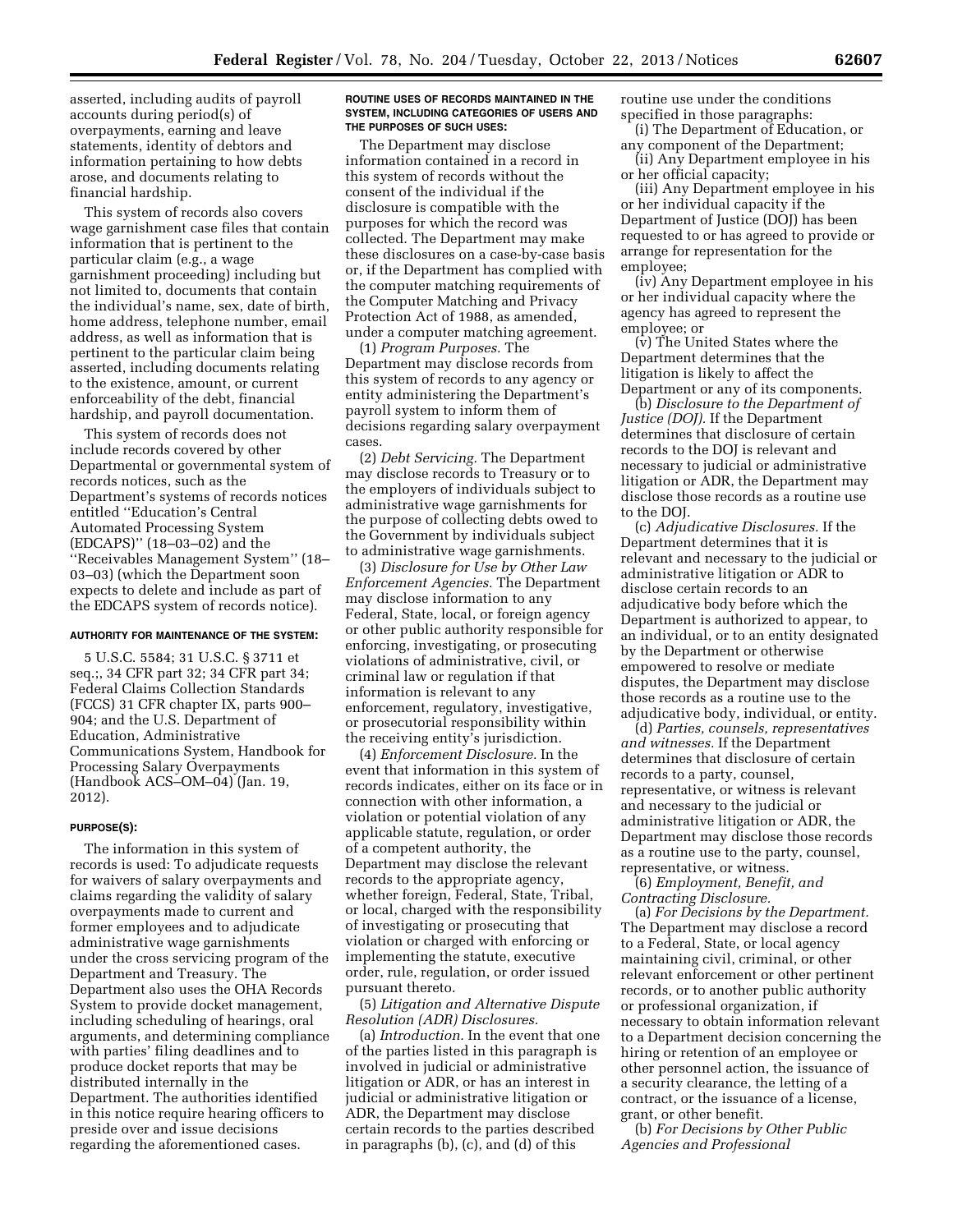*Organizations.* The Department may disclose a record to a Federal, State, local, or foreign agency or other public authority or professional organization, in connection with the hiring or retention of an employee or other personnel action, the issuance of a security clearance, the reporting of an investigation of an employee, the letting of a contract, or the issuance of a license, grant, or other benefit, to the extent that the record is relevant and necessary to the receiving entity's decision on the matter.

(7) *Employee Grievance, Complaint, or Conduct Disclosure.* The Department may disclose a record in this system of records to another agency of the Federal Government if the record is relevant to one of the following proceedings regarding a current or former employee of the Department: A complaint, a grievance, or a disciplinary or competency determination proceeding. The disclosure may only be made during the course of the proceeding.

(8) *Labor Organization Disclosure.*  The Department may disclose records from this system of records to an arbitrator to resolve disputes under a negotiated grievance procedure or to officials of labor organizations recognized under 5 U.S.C. chapter 71 when relevant and necessary to their duties of exclusive representation.

(9) *Freedom of Information Act (FOIA) and Privacy Act Advice Disclosure.* The Department may disclose records to the Department of Justice or the Office of Management and Budget (OMB) if the Department concludes that disclosure is desirable or necessary in determining whether particular records are required to be disclosed under FOIA or the Privacy Act.

(10) *Disclosure to the Department of Justice.* The Department may disclose records to DOJ to the extent necessary for obtaining DOJ advice on any matter relevant to an audit, inspection, or other inquiry related to the programs covered by this system.

(11) *Contract Disclosure.* If the Department contracts with an entity for the purposes of performing any function that requires disclosure of records in this system to employees of the contractor, the Department may disclose the records to those employees. Before entering into such a contract, the Department must require the contractor to maintain Privacy Act safeguards as required under 5 U.S.C. 552a(m) with respect to the records in the system.

(12) *Research Disclosure.* The Department may disclose records to a researcher if an appropriate official of the Department determines that the

individual or organization to which the disclosure would be made is qualified to carry out specific research related to functions or purposes of this system of records. The official may disclose records from this system of records to that researcher solely for the purpose of carrying out that research related to the functions or purposes of this system of records. The Department must require the researcher to maintain Privacy Act safeguards as required under 5 U.S.C. 552a(m) with respect to the disclosed records.

(13) *Congressional Member Disclosure.* The Department may disclose records to a member of Congress from the record of an individual in response to an inquiry from the member made at the written request of that individual. The member's right to the information is no greater than the right of the individual who requested it.

(14) *Disclosure to the Office of Management and Budget (OMB) for Credit Reform Act (CRA) Support.* The Department may disclose records to OMB as necessary to fulfill CRA requirements.

(15) *Disclosure in the Course of Responding to Breach of Data.* The Department may disclose records from this system of records to appropriate agencies, entities, and persons when: (a) The Department suspects or has confirmed that the security or confidentiality of information in the OHA Records Systems has been compromised; (b) the Department has determined that as a result of the suspected or confirmed compromise, there is a risk of harm to economic or property interests, identity theft or fraud, or harm to the security or integrity of the OHA Records System or other systems or programs (whether maintained by the Department or another agency or entity) that rely upon the compromised information; and, (c) the disclosure made to such agencies, entities, and persons is reasonably necessary to assist in connection with the Department's efforts to respond to the suspected or confirmed compromise and prevent, minimize, or remedy such harm.

## **DISCLOSURE TO CONSUMER REPORTING AGENCIES:**

Not applicable to this system of records notice.

#### **POLICIES AND PRACTICES FOR STORING, RETRIEVING, ACCESSING, RETAINING, AND DISPOSING OF RECORDS IN THE SYSTEM:**

#### **STORAGE:**

The Department maintains records in paper files in filing cabinets, and

electronically on a computerized tracking system.

#### **RETRIEVABILITY:**

Records are indexed by docket number and can be retrieved by the name of the non-Government party.

## **SAFEGUARDS:**

Records are maintained electronically and in paper files.

All physical access to the Department's site where these paper and electronic records are maintained is controlled and monitored by security personnel who check each individual entering the building for his or her employee or visitor badge. Paper records are maintained in a secured space in locked cabinets.

In accordance with the Department's Administrative Communications System (ACS) Directive OM: 5–101 entitled ''Contractor Employee Personnel Security Screenings,'' all contract personnel who have facility access and system access are required to undergo a security clearance investigation. Individuals requiring access to Privacy Act data are required to hold, at a minimum, a moderate-risk security clearance level. These individuals are required to undergo periodic screening at five-year intervals.

In addition to holding security clearances, contract and Department personnel are required to complete security awareness training on an annual basis. This training is required to ensure that contract and Department users are trained appropriately in safeguarding Privacy Act data in accordance with OMB Circular No. A– 130, Appendix III.

The computer system employed by the Department offers a high degree of resistance to tampering and circumvention. This security system limits data access to Department and contract staff on a need-to-know basis, and controls individual users' ability to access and alter records within the system. All users of this system of records are given a unique user identification.

The OHA electronic records system is a web-based J2EE application that is platform independent which captures all information relating to salary overpayment cases and administrative wage garnishment cases. Authorized log-on codes and passwords prevent unauthorized users from gaining access to data and system resources. All users have unique log-on codes and passwords. The password scheme requires that users must change passwords every 90 days and may not repeat the old password.